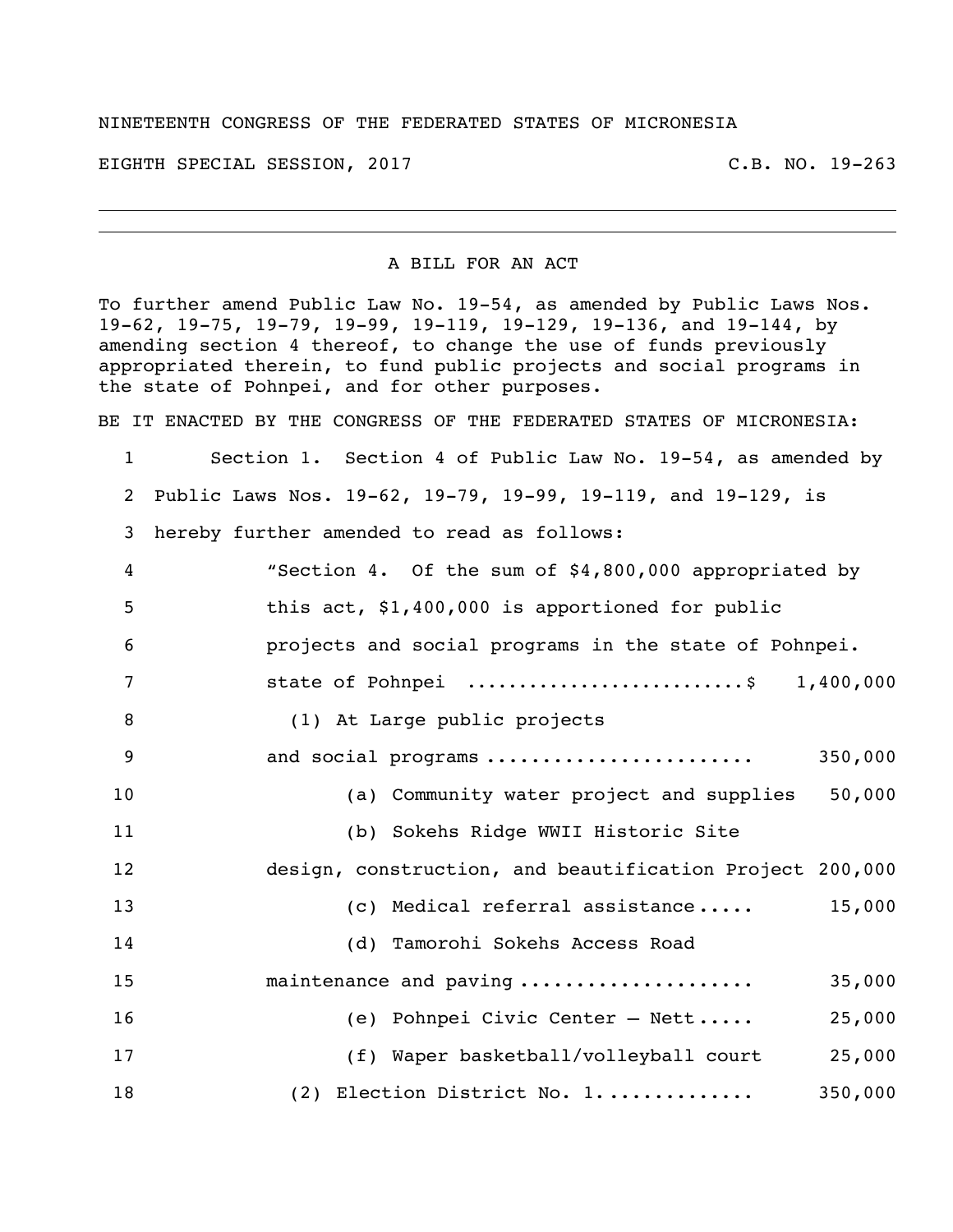| $\mathbf{1}$ | (a) Pakin Solar/Tower Project\$           | 40,000  |
|--------------|-------------------------------------------|---------|
| 2            | (b) Mercedes Building, Kolonia Town.      | 40,000  |
| 3            | (c) Rehuematic heart disease screening    | 20,000  |
| 4            | (d) $Solar/L.E.D$ lights                  | 40,000  |
| 5            | (e) Kolonia Ladies Club building          |         |
| 6            | renovation                                | 5,000   |
| 7            | (f) Transportation need (Kapinga village) | 10,000  |
| 8            | (g) Sapwuafik Government Stonewall        |         |
| 9            | Project/labor cost                        | 10,000  |
| 10           | (h) Community Outreach and Advocacy       |         |
| 11           |                                           | 15,000  |
| 12           | (i) Pohnpei Municipal Council             |         |
| 13           | Association                               | 5,000   |
| 14           | (j) Community cleanup                     | 10,000  |
| 15           | (k) Lih en Alem civic center              | 15,000  |
| 16           | (1) Kolonia Council recording system      | 10,000  |
| 17           | (m) Water desalination system             |         |
| 18           | for Outer Islands                         | 25,000  |
| 19           | (n) Palikir School maintenance/fencing    | 100,000 |
| 20           | (o) Dolon Bridge improvement              | 5,000   |
| 21           | (3) Election District No. 2               | 350,000 |
| 22           | Agriculture Fair<br>(a)                   | 5,000   |
| 23           | (b) Wone School road paving               | 40,000  |
| 24           | (c) Madolenihmw water system              |         |
| 25           | upgrade (Mand)                            | 5,000   |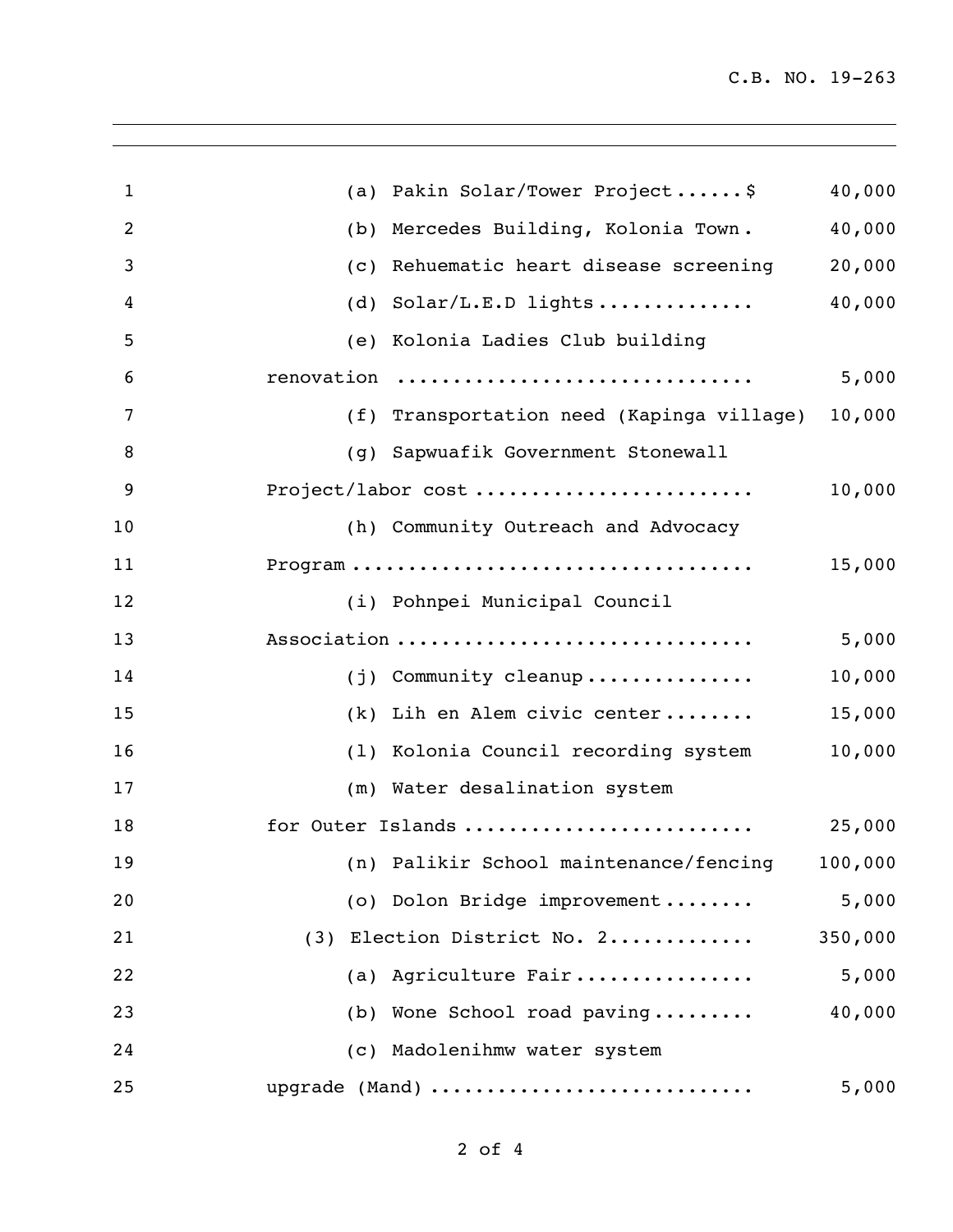| $\mathbf{1}$   | (d) Lohd Main Road access paving\$        | 40,000  |
|----------------|-------------------------------------------|---------|
| $\overline{2}$ | (e) Nan Rohi bridge                       | 20,000  |
| 3              | (f) Sapwalap School utility house         | 10,000  |
| 4              | (g) Purchase of PVC pipes/water           |         |
| 5              | catchments                                | 10,000  |
| 6              | (h) Pohrasapw culvert repair              | 5,000   |
| 7              | (i) Students financial assistance         | 10,000  |
| 8              | (j) Youth sports activities               | 10,000  |
| 9              | (k)Pohrasapw/Sounkiroun Loop $[15,000]$   | 35,000  |
| 10             | (1) Kepinle, Kitti access road            | 10,000  |
| 11             | (m) ED2 administrative support/cost.      | 20,000  |
| 12             | (n) Lehdau, Madolenihmw road upgrade      | 20,000  |
| 13             | (o) Constitution Day activities/programs  | 5,000   |
| 14             | Liberation Day activities/programs<br>(p) | 10,000  |
| 15             | Isokehnedi building<br>(q)                | 35,000  |
| 16             | (r) Pohnpei Constitution activities       |         |
| 17             |                                           | $-0-$   |
| 18             | (s) Xavier High School tuition            | 10,000  |
| 19             | (t) Ohwa High School tuition and food     | 10,000  |
| 20             | (u) Kipar water system upgrade            | 10,000  |
| 21             | (v) Kinakapw Road upgrade                 | 10,000  |
| 22             | (w) Paies power extension                 | 5,000   |
| 23             | (x) FSM Constitution activities           |         |
| 24             | (sports/awards) Guam                      | 15,000  |
| 25             | (4) Election District No. 3               | 350,000 |